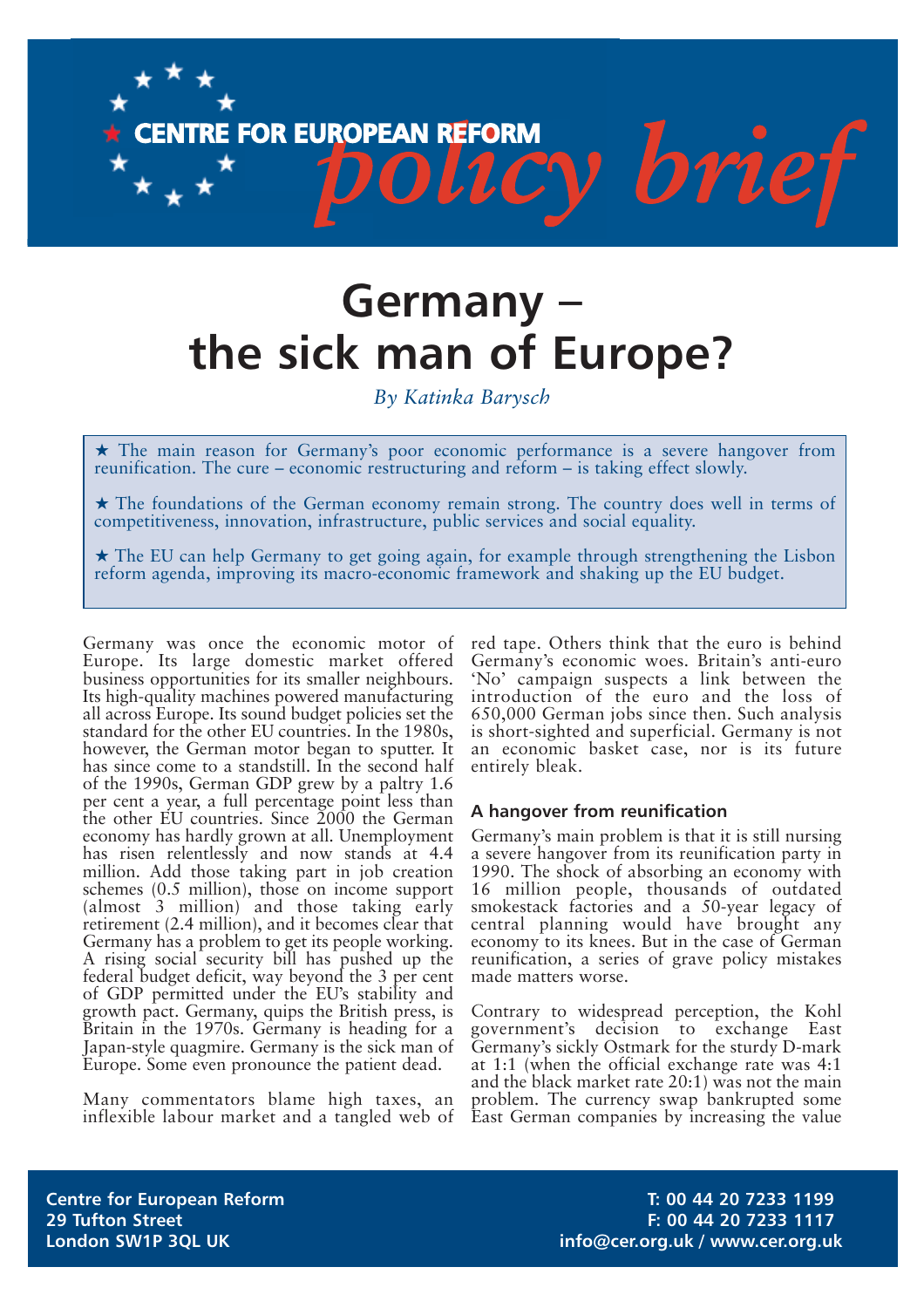of their debt. But it also inflated East Germany's purchasing power, thus giving a massive boost to the entire German economy.

The deal that brought the German economy to its knees was that struck between the West German employers' federation and the newly created East German trade unions, egged on by their western colleagues. Fearing competition from low-cost workers within their own borders, as well as an influx of '*Ossies*' in search of high West German wages, the two sides agreed to equalise wages as quickly as possible. Since productivity in the East was only one-third of the West German level, the deal priced most East German workers out of the market. East German industry shed almost half of its workers during the 1990s. The unemployment rate rose from an official zero during communism to well over 20 per cent in most of the eastern *Länder* today. Meanwhile, in the western part of the country, unemployment stands at 5.7 per cent, only marginally higher than in the UK.

## **'Equal pay for equal work'**

In the name of equality and fairness, West Germany also quickly exported its generous social security system eastward. The combination of lengthening jobless queues and costly benefit entitlements was a double whammy for Germany's federal budget. Even today, transfers amount to a staggering 4-5 per cent of West German GDP each year (or 50 per cent of East German GDP), making the eastern *Länder* one of the most aid-dependent regions in the world.

Initially, the gaping hole in the state budget was plugged through borrowing – with the result that public debt more than doubled between 1989 and 1995. Then the government started to hike taxes, in particular payroll taxes, which pushed up the wage bill. By the late 1990s, German labour costs in manufacturing were the highest in the world, and companies were forced to downsize ruthlessly to stay competitive in an increasingly difficult international climate. The European Commission estimates that the tax hikes needed to pay for reunification explain one-third of Germany's growth under-performance *vis-à-vis* its European neighbours in the 1990s. Another third is explained by the collapse of the construction boom that followed reunification. Worried about the East's crumbling tower blocs and pot-holed roads, the German government decided to give generous tax breaks for construction and renovation. When the subsidies dried up in the mid-1990s, investment spending collapsed, leaving the region littered with half-built bridges and more than one million empty apartments.

With people dancing on the ruins of the Berlin Wall, boundless optimism superseded Germany's

proverbial prudence and diligence in 1989-90. But the country is now paying a heavy price for<br>its reunification policies. "The economic its reunification policies. "The economic reunification of Germany", concludes Hans-Werner Sinn, head of the IFO economics institute, "has been a disastrous failure. A fateful mixture of economic policy naivety and selfish abuse of power by the unions and employers' organisations has heavily mortgaged Germany's economic future."

## **A freebie from the euro**

The hangover from reunification is at the core of Germany's economic trouble – and it will eventually be cured. The euro may have played a role in Germany's economic underperformance since the mid-1990s, but not in the way that most eurosceptics believe. Germany has clearly profited from the increase in cross-border trade and investment that has resulted from the introduction of the single currency. But the rest of the eurozone has profited even more. Through the euro, Germany spread the benefits of its rocksolid currency and very low borrowing rates across the continent. Italy, Spain and other eurozone countries received an economic freebie in the form of lower interest rates. Germany's position remained unchanged.

Similarly, the single market has been a boon for Germany, Europe's number-one trading nation. But it may also have reduced the country's attractiveness as an investment location. Previously, foreign companies had to set up shop within Germany to sell into its large domestic market. But since the creation of the single market, they can effortlessly supply Germany from anywhere in the EU.

Many German companies have also taken advantage of the single market by shifting labour-intensive production processes to lowercost locations. This trend will continue after enlargement, when countries such as Poland and Slovakia, with a fraction of Germany's labour costs, will join the EU. Germany, with its high skill and wage levels, cannot and should not try to compete in labour-intensive industries. It can and does compete in high-tech sectors and investment goods. Fears that a rigid labour market and high taxes have undermined Germany's international competitiveness are overblown. Despite the sluggish economic climate of recent years, German exports have grown by 30 per cent since 2000, generating a trade surplus of more than  $\epsilon$ 100 billion in 2003 and making the country once again the world's largest exporter.

What distinguishes Germany from most of its European peers is the weakness of domestic demand. Since the mid-1990s, consumption in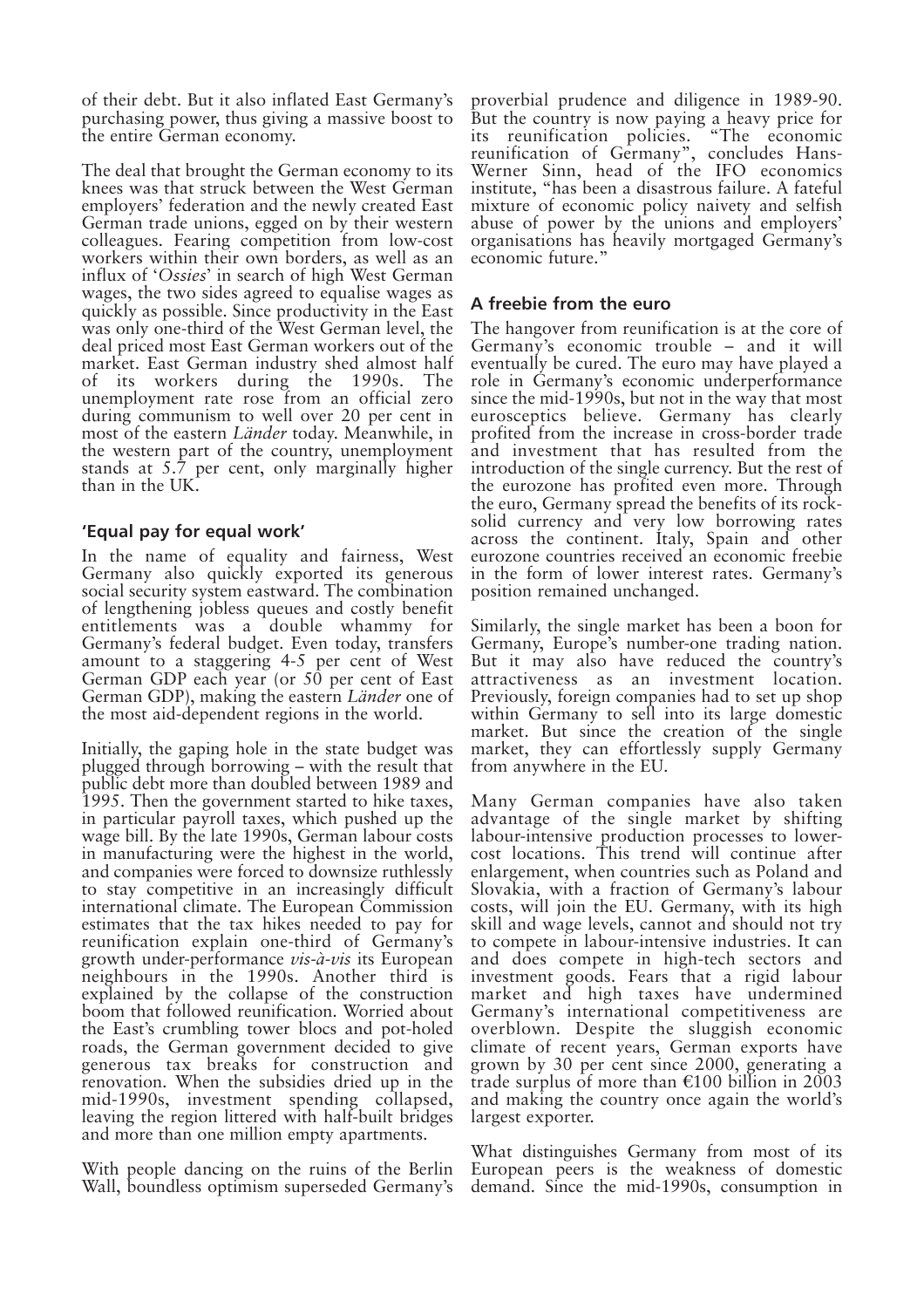France and the UK has grown by roughly twice as much as in Germany. Sluggish wage growth (the lowest in the EU according to some measures) and uncertainty about the future have led Germans to save an unusually high share of their income. In 2002 alone, the private sector squirreled away the equivalent of 6 per cent of GDP, or  $E120$  billion. This is good in view of the country's rapidly ageing population and unsustainable pension system. But it is bad for domestic demand. However it also means that Germans have ample cash available for shopping trips and investment projects, once confidence picks up again.

## **Cheer up and go shopping**

There are at least three reasons to be cheerful. First, on many indicators Germany does rather better than its gloomy news coverage would suggest. High-tech industries in Germany employ a larger share of workers than in most other EU countries. Companies use the internet more widely than in, say, the UK or France. Spending on research and development (R&D) is above the EU average. Public services are famously efficient. There are no waiting lists for hospitals. Trains run on time. The state-run education system remains solid. The road system is among the best in the world. Telephone costs are now below those in the UK. The generous social security system may be a burden for the public purse, but it also brings benefits such as a low incidence of poverty and crime.

The second reason to be cheerful is that Germany is better placed than most other West European countries to take advantage of EU enlargement. Germany is already the biggest trading partner for most of the accession countries, selling well over  $\epsilon$ 50 billion worth of goods to them in 2002. German companies have invested billions of euro in Eastern Europe, which leaves them well placed to take advantage of future catch-up growth. Tens of thousands of East Europeans are living and working in Germany. Germany has already digested many of the adjustment costs that resulted from opening up to its eastern neighbours. It is now ready to reap the benefits.

Germany can only do so if it remains willing and able to embrace change. Here, the news is also good. The Schröder government is currently pushing through one of the most ambitious reform programmes in the country's post-war history. To improve the functioning of the labour market, the government has shaken up the stuffy Employment Office and reduced eligibility for unemployment benefits. It is loosening rules for fixed-term employment and making it easier for companies, especially small ones, to lay off workers. In addition, the government is trying to push through tax reforms, cut some subsidies,

shake up the expensive healthcare sector, further liberalise shop opening hours, and ease restrictions on crafts such as plumbers and tailors.

## **Thatcher? Nein Danke**

Many economists say that these measures do not go far enough. Most foreign commentators agree, especially those from more 'liberal' countries such as the UK and the US. Germany needs a Thatcher, they say, someone who can break the country's powerful trade unions and push through radical measures. But a softly-softly approach is more in line with Germany's consensus-oriented political system. Britain's first-past-the-post election system produces tightknit governments with strong leaders and a clear parliamentary majority. In Germany, proportional representation, coalition politics and the strong role of the *Länder* mean that governments must seek compromise *before* they act. It is true that this often waters down sensible reforms. But the need to bring everyone on board before decisions are taken also means that implementation is usually swift and easy. In a country like the UK, on the other hand, reform measures are often pushed through quickly – only to meet with bewilderment and hostility from those concerned.

Without doubt, the Schröder government will have to reinforce its reform efforts if it wants to restore the country's excellence. The reform agenda includes such controversial measures as streamlining decision-making in the complex system of federal government; raising the retirement age; finding a new way to fund healthcare; modernising the education system; phasing out the privileges of public sector workers; simplifying the tax code; and allowing companies to opt out of the rigid wage bargaining system. With the German population largely in favour of reforms, the opposition coming up with ever more radical proposals of its own and the economy finally picking up speed, Chancellor Schröder should be able to continue his current reform drive. This would not only improve the foundations for future growth in Germany. It would also increase the pressure on countries such as Italy and France to match German reform efforts.

#### **With a little help from its friends**

The other EU countries have legitimate reasons to worry about Germany's economic health – not only because Germany alone accounts for onethird of the eurozone economy, but also because the enlarged EU needs a self-confident and vibrant Germany for its political health. Germany has traditionally provided the glue that the EU needs to stick together. It managed to combine the Franco-German alliance ('the motor